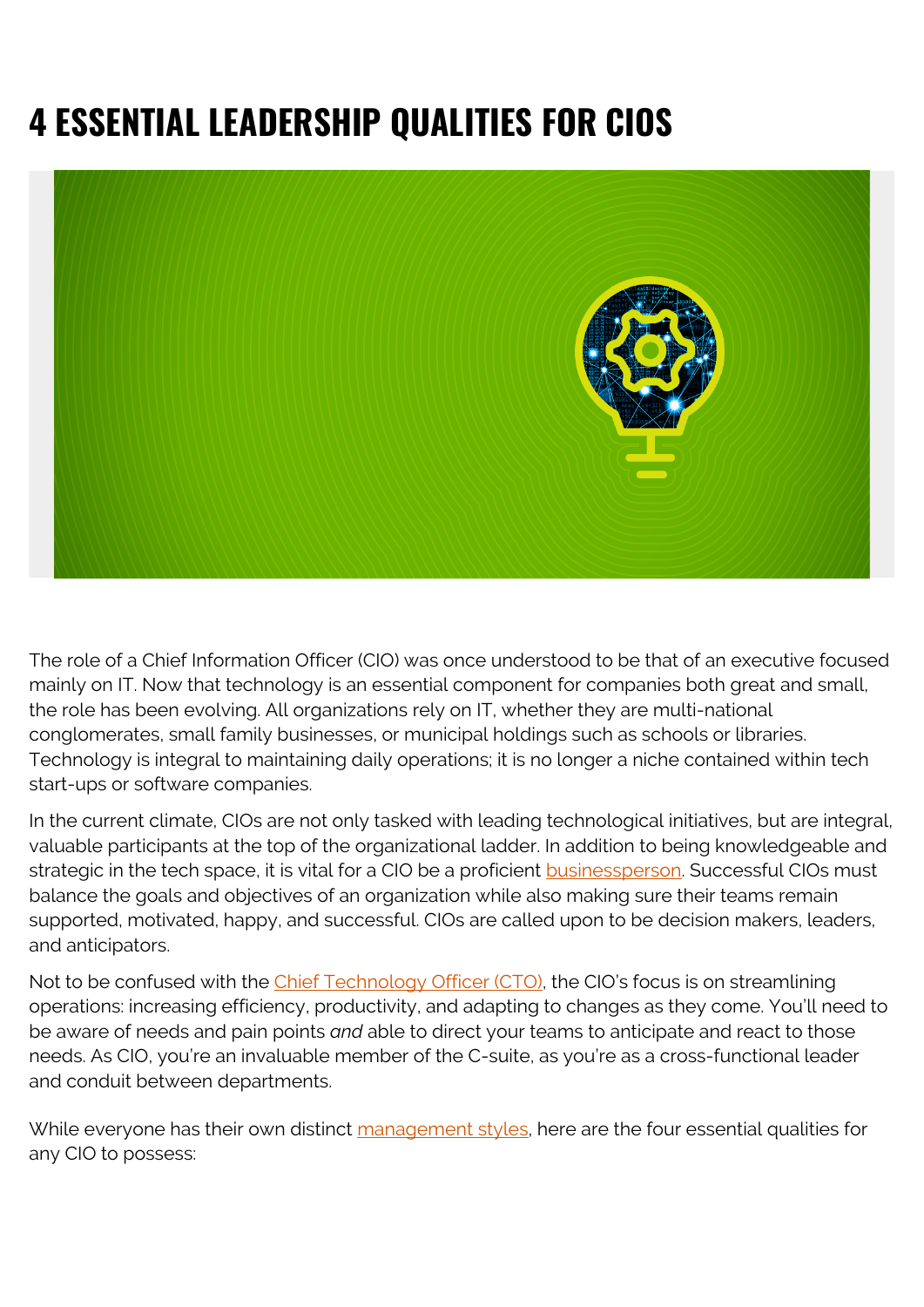

*(This tutorial is part of our [IT Leadership & Best Practices Guide](https://blogs.bmc.com/blogs/offensive-defensive-leadership/). Use the right-hand menu to navigate.)*

## **1. Be an Effective Communicator**

Communication skills are vital for any manager, but this is especially true for the CIO. This role is simultaneously responsible for leading their own teams as well as facilitating dialogue between multiple parties across the organization.

As a CIO, you must be able to effectively exchange information with those who report to you. This includes:

- Clearly and succinctly explaining the scope of a project
- Outlining business goals and objectives
- Adequately handling miscommunications

A CIO must be comfortable tackling difficult or sensitive topics as they come up; avoiding these conversations does a disservice to the whole team.

A [leader who remains approachable](https://blogs.bmc.com/blogs/offensive-defensive-leadership/) will experience a more robust and, ultimately, successful relationship with their team, which will also keep them informed on what's going on in those departments. Transparency between the CIO and the rest of the team makes it much easier to communicate with other departments in the organization.

Another vital component of the CIO's skill set is the ability to convey how the work of their team connects to the overall needs of the business. The CIO acts as the conduit between the executives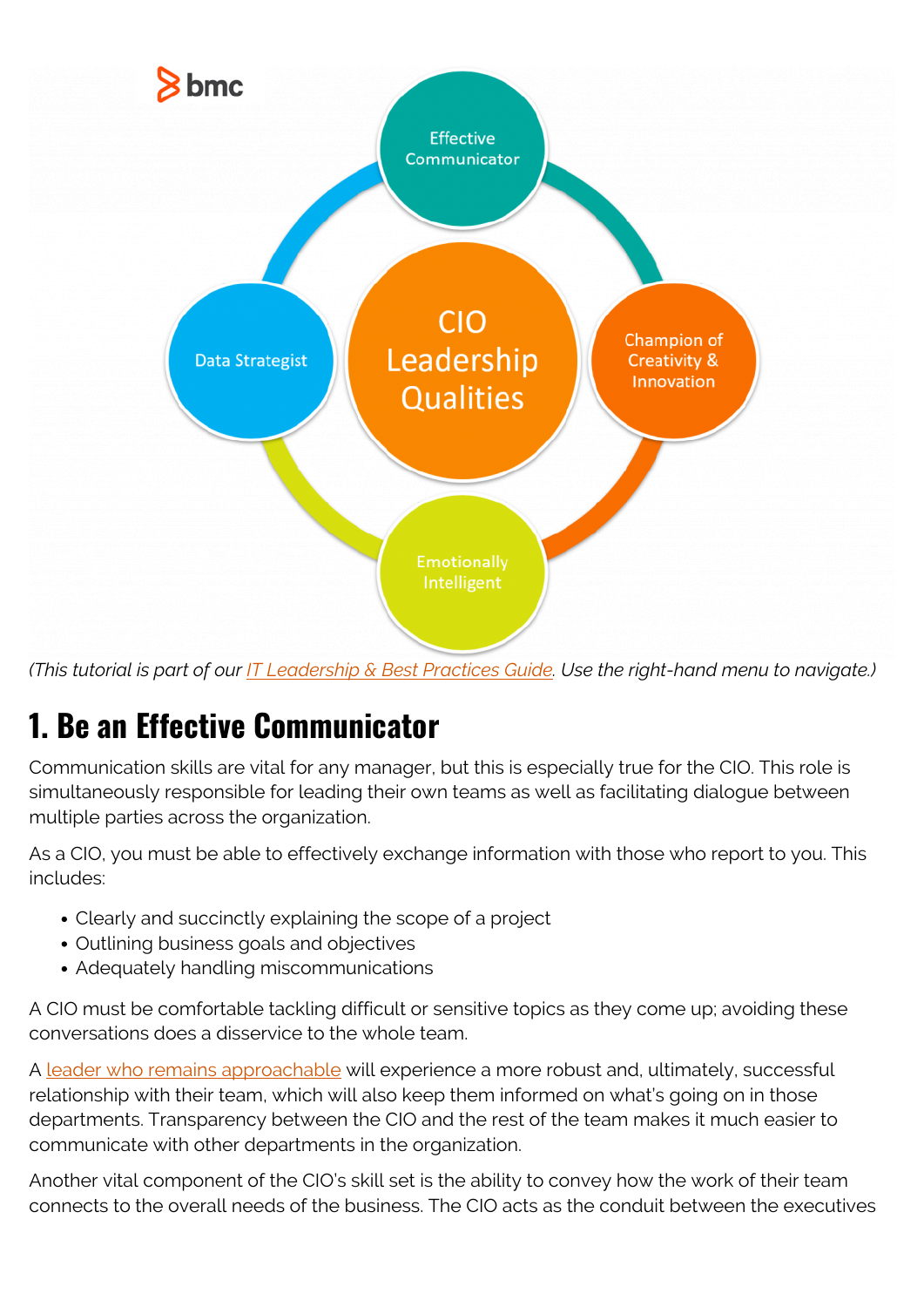in the C-suite and their team members on the frontlines. It is the CIO's responsibility to take the interests of various stakeholders into consideration and make sure all parties feel heard.

#### **2. Be a Champion of Creativity and Innovation**

It is no secret that technology evolves daily. CIOs need not only anticipate advances in technology, but stay flexible and ready to respond to new developments at a moment's notice. The willingness to take risks and embrace new ideas is imperative for the health of the entire organization, and a leader who embodies these qualities will inspire team members to do the same.

As CIO, it is vital that you promote a culture of innovation from day one. Furthermore, you need both to manage the response to external change and to lead it by being the catalysts for change yourself. This sort of forward thinking prevents stagnation and, worse, being outpaced by competitors.

Now, more than ever, it is crucial that a CIO be a disrupter. You need to be ahead of the game and versatile in the face of unexpected adjustments. Simultaneously, a CIO should be supporting current and future business demands. You cannot be risk-averse, as embracing risk is the way to true innovation.

### **3. Be Emotionally Intelligent**

Once considered [a soft skill,](https://news.yale.edu/2020/03/06/emotionally-intelligent-bosses-make-happier-more-creative-employees) emotional intelligence is front and center in discussions regarding competent managers. It is very difficult to manage a team if one is unable to recognize and, ultimately, appreciate the differences between staff members. A true leader understands that each colleague has unique strengths and areas for improvement, and is able to use these to the team's advantage.

[Emotional intelligence](https://blogs.bmc.com/blogs/emotional-intelligence-books/) is a much more important component in a CIO's toolbox today than it was even a decade ago. Whereas CIOs of the past favored a "command and control" leadership style, these days "guide and support" is proving to be more successful, especially when it comes to fostering inspiration and innovation. It is imperative for executives to be self-aware while also understanding their people and how to respond to their needs. A good CIO provides direction while empowering others.

Instead of micromanaging or trying to control every aspect of operations, the best CIOs trust their teams, acknowledging that since they deal with changes and updates in real time, they may have more intimate knowledge of the inner workings of each system. In this role, it is just as important to display cultural competence as it is competence in technology or business.

#### **4. Be a Data Strategist**

Data can be a powerful tool in informing best practices and business operations. A CIO [needs to](https://www.cio.com/article/3400637/cios-must-lead-the-data-science-charge.html) [understand](https://www.cio.com/article/3400637/cios-must-lead-the-data-science-charge.html) each step in the data collection process so they can better lead their team and make sure the right people are collecting and synthesizing the data. If a CIO provides this crucial support to data scientists, data from all facets of the organization can be utilized to inform decisions and inspire growth.

While it is important for CIOs to be willing to meet risks head-on, they need to be able to utilize data to calculate exactly how risky a move will be. Data does nothing as an entity on its own, it needs people trained to appropriately analyze it and draw the proper conclusions, turning those findings